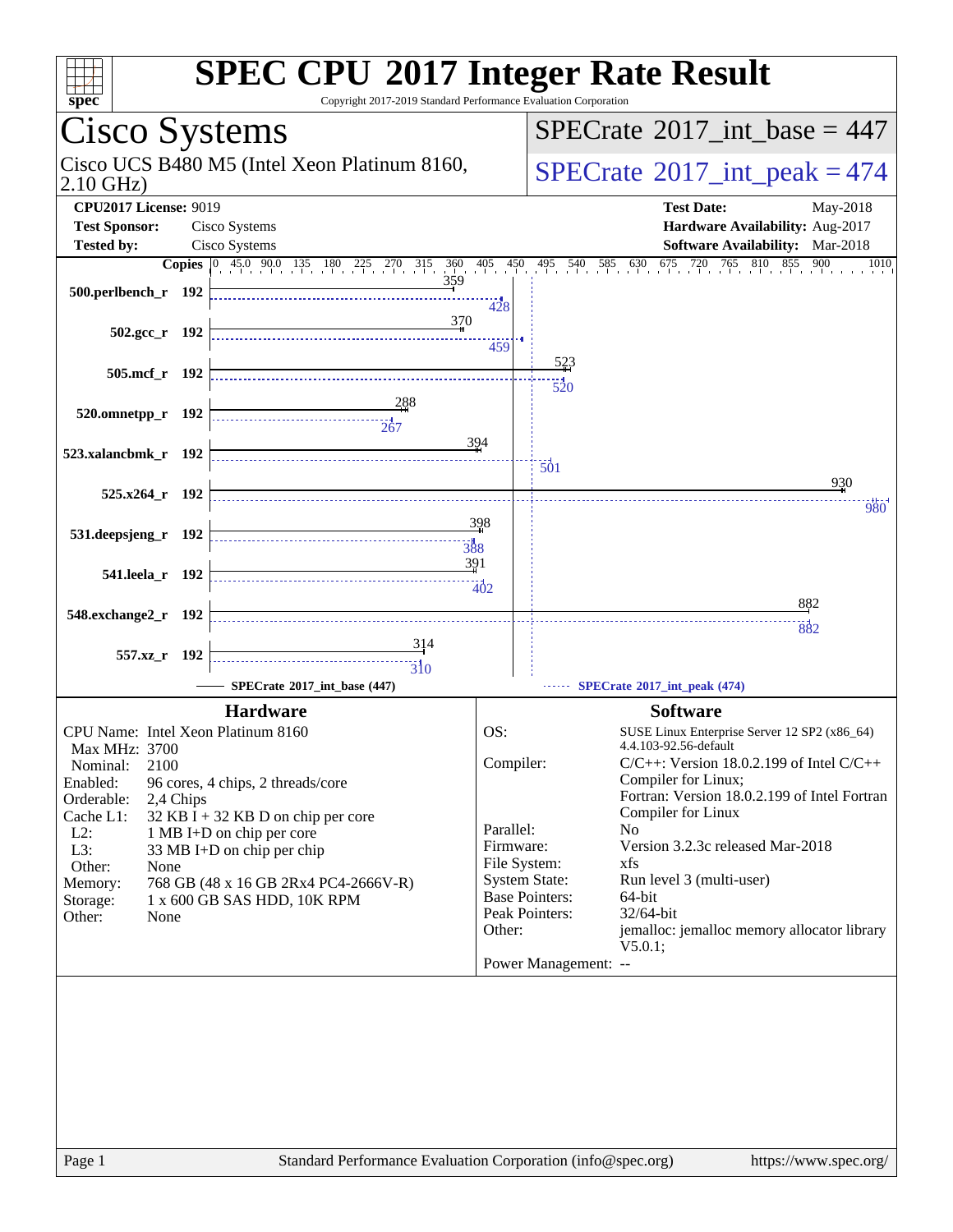

Copyright 2017-2019 Standard Performance Evaluation Corporation

## Cisco Systems

Cisco UCS B480 M5 (Intel Xeon Platinum 8160,  $\vert$  [SPECrate](http://www.spec.org/auto/cpu2017/Docs/result-fields.html#SPECrate2017intpeak) [2017\\_int\\_peak = 4](http://www.spec.org/auto/cpu2017/Docs/result-fields.html#SPECrate2017intpeak)74

 $SPECrate$ <sup>®</sup>[2017\\_int\\_base =](http://www.spec.org/auto/cpu2017/Docs/result-fields.html#SPECrate2017intbase) 447

2.10 GHz)

**[CPU2017 License:](http://www.spec.org/auto/cpu2017/Docs/result-fields.html#CPU2017License)** 9019 **[Test Date:](http://www.spec.org/auto/cpu2017/Docs/result-fields.html#TestDate)** May-2018 **[Test Sponsor:](http://www.spec.org/auto/cpu2017/Docs/result-fields.html#TestSponsor)** Cisco Systems **[Hardware Availability:](http://www.spec.org/auto/cpu2017/Docs/result-fields.html#HardwareAvailability)** Aug-2017 **[Tested by:](http://www.spec.org/auto/cpu2017/Docs/result-fields.html#Testedby)** Cisco Systems **[Software Availability:](http://www.spec.org/auto/cpu2017/Docs/result-fields.html#SoftwareAvailability)** Mar-2018

### **[Results Table](http://www.spec.org/auto/cpu2017/Docs/result-fields.html#ResultsTable)**

| <b>Base</b>                              |               |                |         |                |       | <b>Peak</b>    |       |               |                |              |                |              |                |              |
|------------------------------------------|---------------|----------------|---------|----------------|-------|----------------|-------|---------------|----------------|--------------|----------------|--------------|----------------|--------------|
| <b>Benchmark</b>                         | <b>Copies</b> | <b>Seconds</b> | Ratio   | <b>Seconds</b> | Ratio | <b>Seconds</b> | Ratio | <b>Copies</b> | <b>Seconds</b> | <b>Ratio</b> | <b>Seconds</b> | <b>Ratio</b> | <b>Seconds</b> | <b>Ratio</b> |
| $500.$ perlbench_r                       | 192           | 851            | 359     | 852            | 359   | 855            | 358   | 192           | 712            | 430          | 713            | 428          | 714            | 428          |
| 502.gcc_r                                | 192           | 734            | 370     | 738            | 368   | 729            | 373   | 192           | 593            | 459          | 591            | 460          | 593            | 458          |
| $505$ .mcf r                             | 192           | 584            | 531     | 594            | 523   | 596            | 521   | 192           | 596            | 520          | 597            | 519          | 597            | 520          |
| 520.omnetpp_r                            | 192           | 864            | 292     | 875            | 288   | 895            | 281   | 192           | 940            | 268          | 943            | 267          | 943            | 267          |
| 523.xalancbmk_r                          | 192           | 509            | 398     | 515            | 394   | 518            | 392   | 192           | 405            | 501          | 404            | 501          | 405            | 501          |
| 525.x264 r                               | 192           | 360            | 935     | 362            | 929   | 361            | 930   | 192           | 344            | 976          | 343            | 980          | 337            | 998          |
| 531.deepsjeng_r                          | 192           | 548            | 401     | 553            | 398   | 555            | 396   | 192           | 571            | 386          | 566            | 389          | 567            | <b>388</b>   |
| 541.leela_r                              | 192           | 819            | 388     | 813            | 391   | 813            | 391   | 192           | 792            | 402          | 792            | 402          | 791            | 402          |
| 548.exchange2_r                          | 192           | 571            | 882     | 571            | 881   | 571            | 882   | 192           | 570            | 882          | 570            | 882          | 570            | 882          |
| 557.xz r                                 | 192           | 658            | 315     | 661            | 314   | 660            | 314   | 192           | 670            | 309          | 668            | 311          | 668            | <b>310</b>   |
| $SPECrate^{\circ}2017$ int base =<br>447 |               |                |         |                |       |                |       |               |                |              |                |              |                |              |
| $CDFCL_{14} \oplus 0.017$ $1.4$ $1.1$    |               |                | $4 - 4$ |                |       |                |       |               |                |              |                |              |                |              |

**[SPECrate](http://www.spec.org/auto/cpu2017/Docs/result-fields.html#SPECrate2017intpeak)[2017\\_int\\_peak =](http://www.spec.org/auto/cpu2017/Docs/result-fields.html#SPECrate2017intpeak) 474**

Results appear in the [order in which they were run](http://www.spec.org/auto/cpu2017/Docs/result-fields.html#RunOrder). Bold underlined text [indicates a median measurement](http://www.spec.org/auto/cpu2017/Docs/result-fields.html#Median).

### **[Submit Notes](http://www.spec.org/auto/cpu2017/Docs/result-fields.html#SubmitNotes)**

 The taskset mechanism was used to bind copies to processors. The config file option 'submit' was used to generate taskset commands to bind each copy to a specific processor. For details, please see the config file.

### **[Operating System Notes](http://www.spec.org/auto/cpu2017/Docs/result-fields.html#OperatingSystemNotes)**

Stack size set to unlimited using "ulimit -s unlimited"

### **[General Notes](http://www.spec.org/auto/cpu2017/Docs/result-fields.html#GeneralNotes)**

Environment variables set by runcpu before the start of the run: LD\_LIBRARY\_PATH = "/home/cpu2017/lib/ia32:/home/cpu2017/lib/intel64:/home/cpu2017/je5.0.1-32:/home/cpu2017/je5.0.1-64"

 Binaries compiled on a system with 1x Intel Core i7-4790 CPU + 32GB RAM memory using Redhat Enterprise Linux 7.4 Transparent Huge Pages enabled by default Prior to runcpu invocation Filesystem page cache synced and cleared with: sync; echo 3> /proc/sys/vm/drop\_caches Yes: The test sponsor attests, as of date of publication, that CVE-2017-5754 (Meltdown) is mitigated in the system as tested and documented. Yes: The test sponsor attests, as of date of publication, that CVE-2017-5753 (Spectre variant 1) is mitigated in the system as tested and documented. Yes: The test sponsor attests, as of date of publication, that CVE-2017-5715 (Spectre variant 2) is mitigated in the system as tested and documented.

**(Continued on next page)**

| Page 2 | Standard Performance Evaluation Corporation (info@spec.org) | https://www.spec.org/ |
|--------|-------------------------------------------------------------|-----------------------|
|        |                                                             |                       |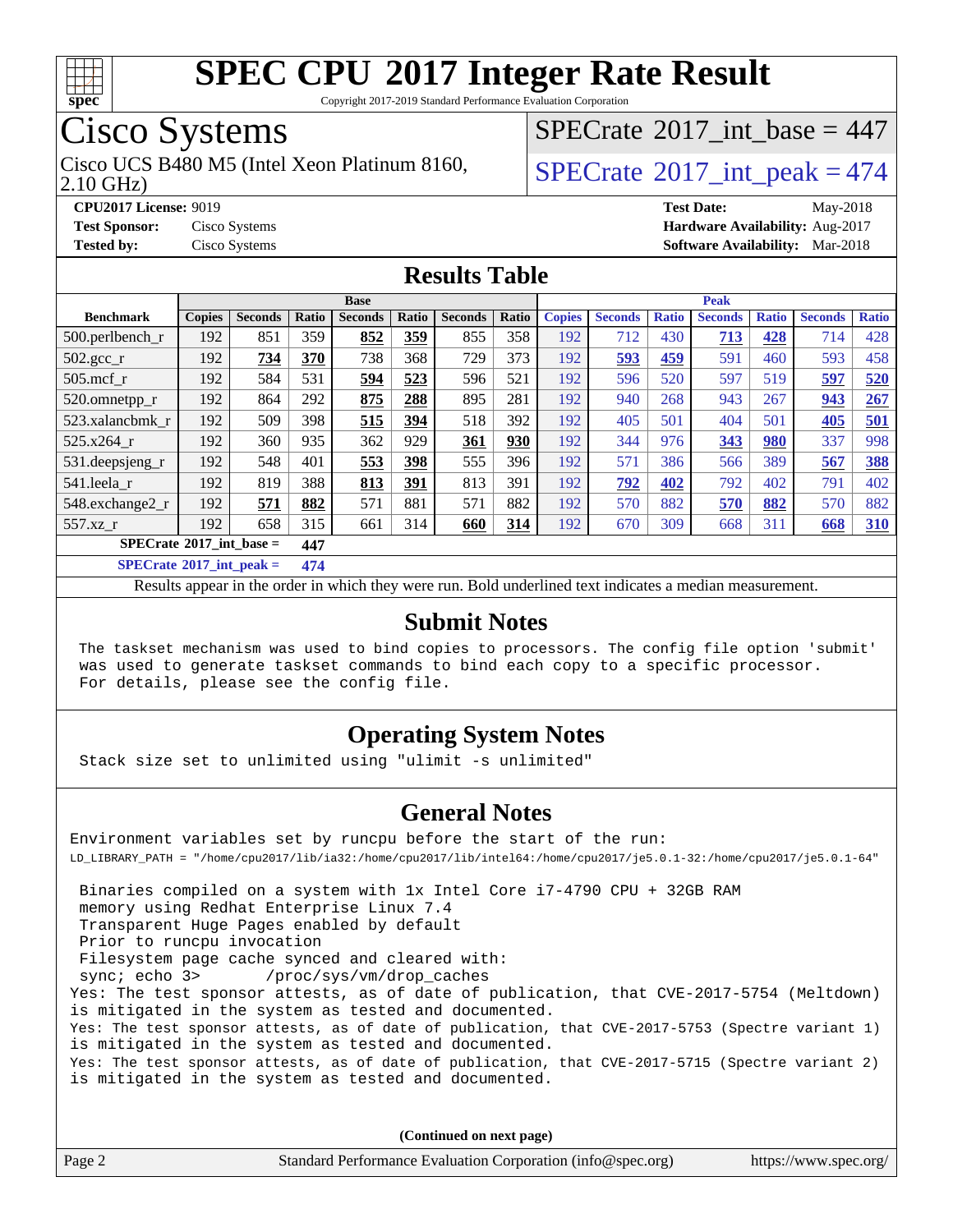

Copyright 2017-2019 Standard Performance Evaluation Corporation

## Cisco Systems

2.10 GHz) Cisco UCS B480 M5 (Intel Xeon Platinum 8160,  $\vert$  [SPECrate](http://www.spec.org/auto/cpu2017/Docs/result-fields.html#SPECrate2017intpeak) <sup>®</sup>[2017\\_int\\_peak = 4](http://www.spec.org/auto/cpu2017/Docs/result-fields.html#SPECrate2017intpeak)74

 $SPECTate$ <sup>®</sup>[2017\\_int\\_base =](http://www.spec.org/auto/cpu2017/Docs/result-fields.html#SPECrate2017intbase) 447

**[CPU2017 License:](http://www.spec.org/auto/cpu2017/Docs/result-fields.html#CPU2017License)** 9019 **[Test Date:](http://www.spec.org/auto/cpu2017/Docs/result-fields.html#TestDate)** May-2018 **[Test Sponsor:](http://www.spec.org/auto/cpu2017/Docs/result-fields.html#TestSponsor)** Cisco Systems **[Hardware Availability:](http://www.spec.org/auto/cpu2017/Docs/result-fields.html#HardwareAvailability)** Aug-2017 **[Tested by:](http://www.spec.org/auto/cpu2017/Docs/result-fields.html#Testedby)** Cisco Systems **[Software Availability:](http://www.spec.org/auto/cpu2017/Docs/result-fields.html#SoftwareAvailability)** Mar-2018

#### **[General Notes \(Continued\)](http://www.spec.org/auto/cpu2017/Docs/result-fields.html#GeneralNotes)**

jemalloc: configured and built at default for 32bit (i686) and 64bit (x86\_64) targets; jemalloc: built with the RedHat Enterprise 7.4, and the system compiler gcc 4.8.5; jemalloc: sources avilable from jemalloc.net or <https://github.com/jemalloc/jemalloc/releases>

### **[Platform Notes](http://www.spec.org/auto/cpu2017/Docs/result-fields.html#PlatformNotes)**

Page 3 Standard Performance Evaluation Corporation [\(info@spec.org\)](mailto:info@spec.org) <https://www.spec.org/> BIOS Settings: Intel HyperThreading Technology set to Enabled CPU performance set to Enterprise Power Performance Tuning set to OS Controls SNC set to Enabled IMC Interleaving set to 1-way Interleave Patrol Scrub set to Disabled Sysinfo program /home/cpu2017/bin/sysinfo Rev: r5797 of 2017-06-14 96c45e4568ad54c135fd618bcc091c0f running on linux-xy4f Thu May 24 01:19:43 2018 SUT (System Under Test) info as seen by some common utilities. For more information on this section, see <https://www.spec.org/cpu2017/Docs/config.html#sysinfo> From /proc/cpuinfo model name : Intel(R) Xeon(R) Platinum 8160 CPU @ 2.10GHz 4 "physical id"s (chips) 192 "processors" cores, siblings (Caution: counting these is hw and system dependent. The following excerpts from /proc/cpuinfo might not be reliable. Use with caution.) cpu cores : 24 siblings : 48 physical 0: cores 0 1 2 3 4 5 8 9 10 11 12 13 16 17 18 19 20 21 24 25 26 27 28 29 physical 1: cores 0 1 2 3 4 5 8 9 10 11 12 13 16 17 18 19 20 21 24 25 26 27 28 29 physical 2: cores 0 1 2 3 4 5 8 9 10 11 12 13 16 17 18 19 20 21 24 25 26 27 28 29 physical 3: cores 0 1 2 3 4 5 8 9 10 11 12 13 16 17 18 19 20 21 24 25 26 27 28 29 From lscpu: Architecture: x86\_64 CPU op-mode(s): 32-bit, 64-bit<br>Byte Order: Little Endian Little Endian CPU(s): 192 On-line CPU(s) list: 0-191 Thread(s) per core: 2 Core(s) per socket: 24 Socket(s): 4 **(Continued on next page)**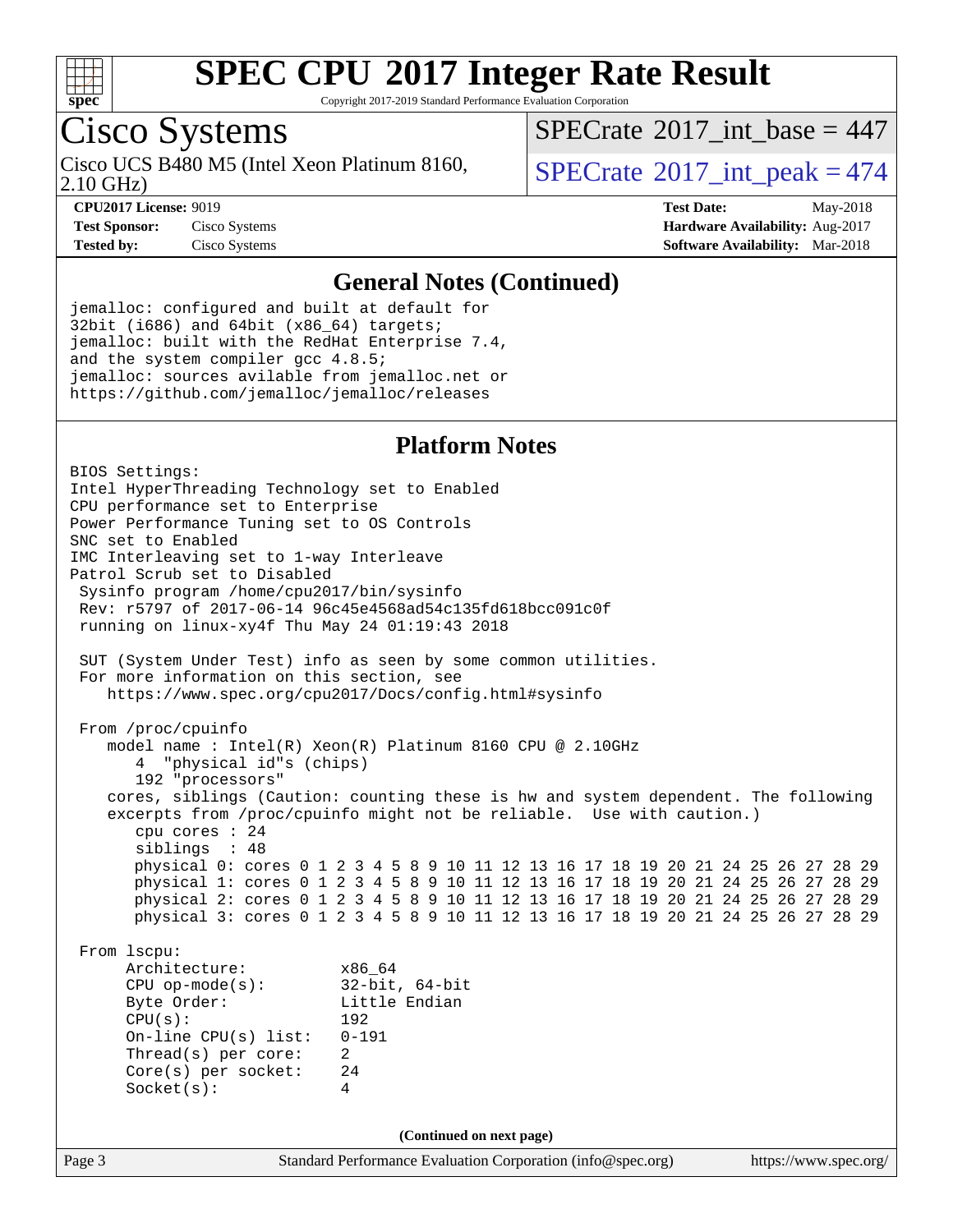

Copyright 2017-2019 Standard Performance Evaluation Corporation

# Cisco Systems

2.10 GHz) Cisco UCS B480 M5 (Intel Xeon Platinum 8160,  $\sqrt{\text{SPECrate}^{\otimes}2017\_int\_peak} = 474$  $\sqrt{\text{SPECrate}^{\otimes}2017\_int\_peak} = 474$  $\sqrt{\text{SPECrate}^{\otimes}2017\_int\_peak} = 474$ 

 $SPECrate$ <sup>®</sup>[2017\\_int\\_base =](http://www.spec.org/auto/cpu2017/Docs/result-fields.html#SPECrate2017intbase) 447

**[CPU2017 License:](http://www.spec.org/auto/cpu2017/Docs/result-fields.html#CPU2017License)** 9019 **[Test Date:](http://www.spec.org/auto/cpu2017/Docs/result-fields.html#TestDate)** May-2018 **[Test Sponsor:](http://www.spec.org/auto/cpu2017/Docs/result-fields.html#TestSponsor)** Cisco Systems **[Hardware Availability:](http://www.spec.org/auto/cpu2017/Docs/result-fields.html#HardwareAvailability)** Aug-2017 **[Tested by:](http://www.spec.org/auto/cpu2017/Docs/result-fields.html#Testedby)** Cisco Systems **[Software Availability:](http://www.spec.org/auto/cpu2017/Docs/result-fields.html#SoftwareAvailability)** Mar-2018

#### **[Platform Notes \(Continued\)](http://www.spec.org/auto/cpu2017/Docs/result-fields.html#PlatformNotes)**

| (Continued on next page)                                                                                                                                                    |                                                                                                                              |  |  |  |  |  |
|-----------------------------------------------------------------------------------------------------------------------------------------------------------------------------|------------------------------------------------------------------------------------------------------------------------------|--|--|--|--|--|
| node 1 free: 92276 MB                                                                                                                                                       |                                                                                                                              |  |  |  |  |  |
| node 1 size: 96760 MB                                                                                                                                                       |                                                                                                                              |  |  |  |  |  |
| 119                                                                                                                                                                         | node 1 cpus: 3 4 5 9 10 11 15 16 17 21 22 23 99 100 101 105 106 107 111 112 113 117 118                                      |  |  |  |  |  |
| node 0 free: 91052 MB                                                                                                                                                       |                                                                                                                              |  |  |  |  |  |
| node 0 size: 95327 MB                                                                                                                                                       |                                                                                                                              |  |  |  |  |  |
| node 0 cpus: 0 1 2 6 7 8 12 13 14 18 19 20 96 97 98 102 103 104 108 109 110 114 115 116                                                                                     |                                                                                                                              |  |  |  |  |  |
| $available: 8 nodes (0-7)$                                                                                                                                                  |                                                                                                                              |  |  |  |  |  |
| physical chip.                                                                                                                                                              |                                                                                                                              |  |  |  |  |  |
|                                                                                                                                                                             | From numactl --hardware WARNING: a numactl 'node' might or might not correspond to a                                         |  |  |  |  |  |
| cache size $: 33792$ KB                                                                                                                                                     |                                                                                                                              |  |  |  |  |  |
| /proc/cpuinfo cache data                                                                                                                                                    |                                                                                                                              |  |  |  |  |  |
|                                                                                                                                                                             |                                                                                                                              |  |  |  |  |  |
|                                                                                                                                                                             | avx512vl xsaveopt xsavec xgetbv1 cqm_llc cqm_occup_llc                                                                       |  |  |  |  |  |
|                                                                                                                                                                             | rtm cgm mpx avx512f avx512dq rdseed adx smap clflushopt clwb avx512cd avx512bw                                               |  |  |  |  |  |
| vnmi flexpriority ept vpid fsgsbase tsc_adjust bmil hle avx2 smep bmi2 erms invpcid                                                                                         |                                                                                                                              |  |  |  |  |  |
| dtherm hwp hwp_act_window hwp_epp hwp_pkg_req intel_pt spec_ctrl kaiser tpr_shadow                                                                                          |                                                                                                                              |  |  |  |  |  |
| fma cx16 xtpr pdcm pcid dca sse4_1 sse4_2 x2apic movbe popcnt tsc_deadline_timer aes<br>xsave avx f16c rdrand lahf_lm abm 3dnowprefetch ida arat epb invpcid_single pln pts |                                                                                                                              |  |  |  |  |  |
| aperfmperf eagerfpu pni pclmulqdq dtes64 monitor ds_cpl vmx smx est tm2 ssse3 sdbg                                                                                          |                                                                                                                              |  |  |  |  |  |
| lm constant_tsc art arch_perfmon pebs bts rep_good nopl xtopology nonstop_tsc                                                                                               |                                                                                                                              |  |  |  |  |  |
|                                                                                                                                                                             | pat pse36 clflush dts acpi mmx fxsr sse sse2 ss ht tm pbe syscall nx pdpelgb rdtscp                                          |  |  |  |  |  |
| Flagg:                                                                                                                                                                      | fpu vme de pse tsc msr pae mce cx8 apic sep mtrr pge mca cmov                                                                |  |  |  |  |  |
| NUMA node7 CPU(s):                                                                                                                                                          | 75-77, 81-83, 87-89, 93-95, 171-173, 177-179, 183-185, 189-191                                                               |  |  |  |  |  |
| NUMA node6 CPU(s):                                                                                                                                                          | 72-74, 78-80, 84-86, 90-92, 168-170, 174-176, 180-182, 186-188                                                               |  |  |  |  |  |
| NUMA $node5$ CPU $(s)$ :                                                                                                                                                    | 51-53, 57-59, 63-65, 69-71, 147-149, 153-155, 159-161, 165-167                                                               |  |  |  |  |  |
| NUMA $node4$ $CPU(s):$                                                                                                                                                      | 48-50, 54-56, 60-62, 66-68, 144-146, 150-152, 156-158, 162-164                                                               |  |  |  |  |  |
| NUMA $node2$ $CPU(s):$<br>NUMA node3 CPU(s):                                                                                                                                | 27-29, 33-35, 39-41, 45-47, 123-125, 129-131, 135-137, 141-143                                                               |  |  |  |  |  |
| NUMA nodel CPU(s):                                                                                                                                                          | 3-5, 9-11, 15-17, 21-23, 99-101, 105-107, 111-113, 117-119<br>24-26, 30-32, 36-38, 42-44, 120-122, 126-128, 132-134, 138-140 |  |  |  |  |  |
| NUMA node0 CPU(s):                                                                                                                                                          | $0-2, 6-8, 12-14, 18-20, 96-98, 102-104, 108-110, 114-116$                                                                   |  |  |  |  |  |
| L3 cache:                                                                                                                                                                   | 33792K                                                                                                                       |  |  |  |  |  |
| L2 cache:                                                                                                                                                                   | 1024K                                                                                                                        |  |  |  |  |  |
| Lli cache:                                                                                                                                                                  | 32K                                                                                                                          |  |  |  |  |  |
| $L1d$ cache:                                                                                                                                                                | 32K                                                                                                                          |  |  |  |  |  |
| Virtualization:                                                                                                                                                             | $VT - x$                                                                                                                     |  |  |  |  |  |
| BogoMIPS:                                                                                                                                                                   | 4199.99                                                                                                                      |  |  |  |  |  |
| CPU min MHz:                                                                                                                                                                | 1000.0000                                                                                                                    |  |  |  |  |  |
| $CPU$ max $MHz$ :                                                                                                                                                           | 3700.0000                                                                                                                    |  |  |  |  |  |
| CPU MHz:                                                                                                                                                                    | 1106.317                                                                                                                     |  |  |  |  |  |
| Stepping:                                                                                                                                                                   | 4                                                                                                                            |  |  |  |  |  |
| Model:<br>Model name:                                                                                                                                                       | 85<br>Intel(R) Xeon(R) Platinum 8160 CPU @ 2.10GHz                                                                           |  |  |  |  |  |
| CPU family:                                                                                                                                                                 | 6                                                                                                                            |  |  |  |  |  |
| Vendor ID:                                                                                                                                                                  | GenuineIntel                                                                                                                 |  |  |  |  |  |
| NUMA $node(s):$                                                                                                                                                             | 8                                                                                                                            |  |  |  |  |  |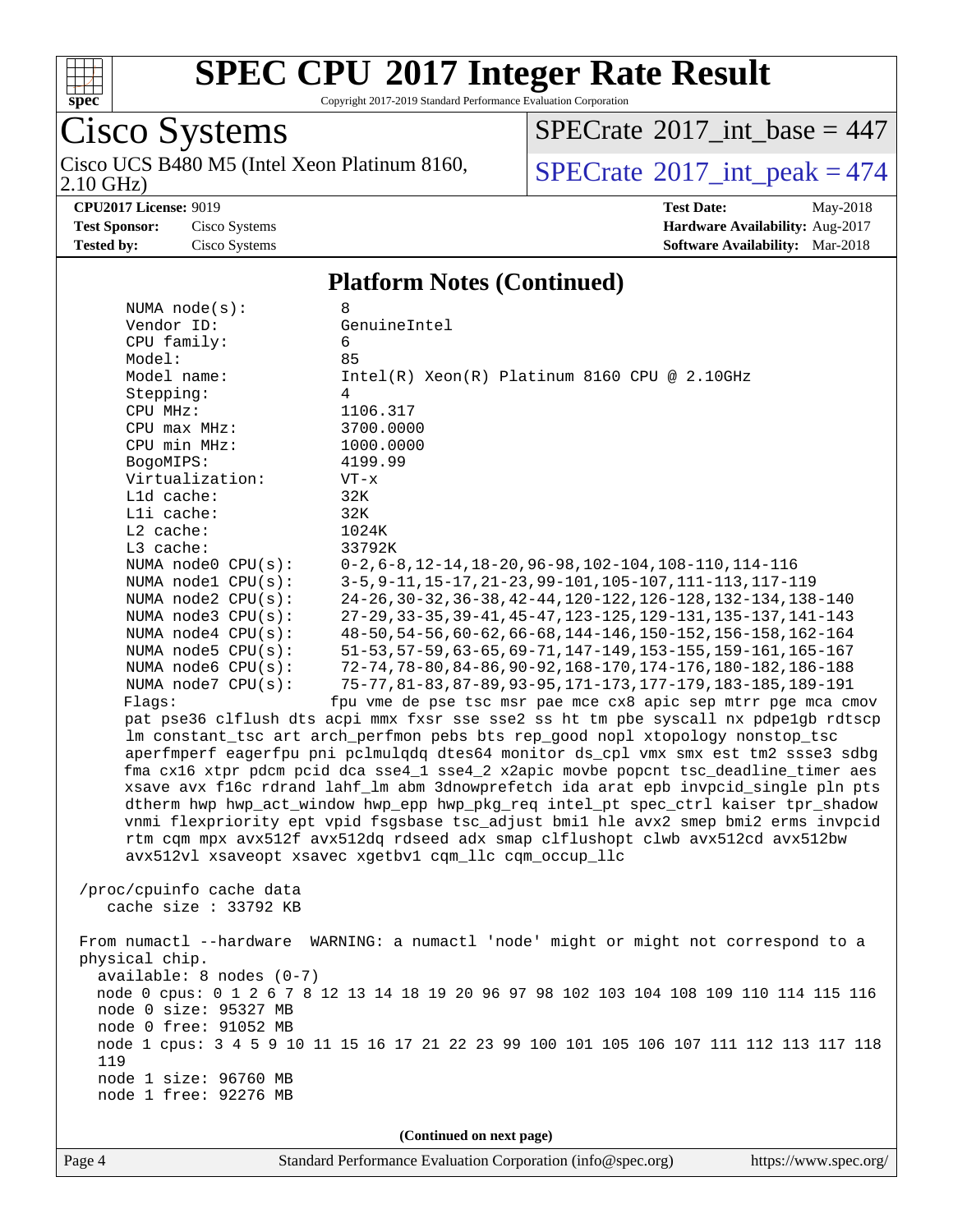

Copyright 2017-2019 Standard Performance Evaluation Corporation

## Cisco Systems

2.10 GHz) Cisco UCS B480 M5 (Intel Xeon Platinum 8160,  $\vert$  [SPECrate](http://www.spec.org/auto/cpu2017/Docs/result-fields.html#SPECrate2017intpeak) <sup>®</sup>[2017\\_int\\_peak = 4](http://www.spec.org/auto/cpu2017/Docs/result-fields.html#SPECrate2017intpeak)74

 $SPECTate$ <sup>®</sup>[2017\\_int\\_base =](http://www.spec.org/auto/cpu2017/Docs/result-fields.html#SPECrate2017intbase) 447

**[CPU2017 License:](http://www.spec.org/auto/cpu2017/Docs/result-fields.html#CPU2017License)** 9019 **[Test Date:](http://www.spec.org/auto/cpu2017/Docs/result-fields.html#TestDate)** May-2018 **[Test Sponsor:](http://www.spec.org/auto/cpu2017/Docs/result-fields.html#TestSponsor)** Cisco Systems **[Hardware Availability:](http://www.spec.org/auto/cpu2017/Docs/result-fields.html#HardwareAvailability)** Aug-2017 **[Tested by:](http://www.spec.org/auto/cpu2017/Docs/result-fields.html#Testedby)** Cisco Systems **[Software Availability:](http://www.spec.org/auto/cpu2017/Docs/result-fields.html#SoftwareAvailability)** Mar-2018

#### **[Platform Notes \(Continued\)](http://www.spec.org/auto/cpu2017/Docs/result-fields.html#PlatformNotes)**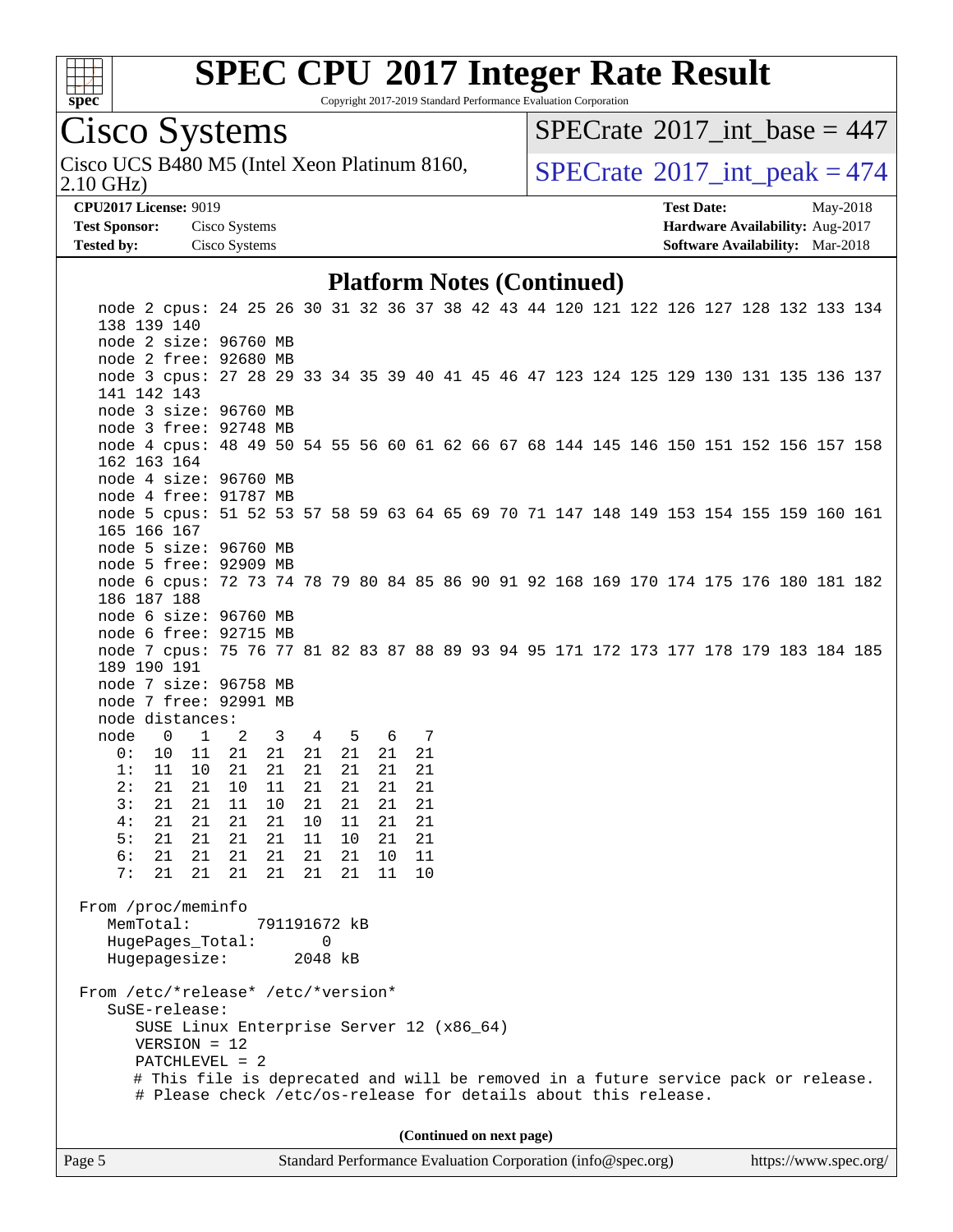

Copyright 2017-2019 Standard Performance Evaluation Corporation

## Cisco Systems

2.10 GHz) Cisco UCS B480 M5 (Intel Xeon Platinum 8160,  $\vert$  [SPECrate](http://www.spec.org/auto/cpu2017/Docs/result-fields.html#SPECrate2017intpeak) <sup>®</sup>[2017\\_int\\_peak = 4](http://www.spec.org/auto/cpu2017/Docs/result-fields.html#SPECrate2017intpeak)74

 $SPECrate$ <sup>®</sup>[2017\\_int\\_base =](http://www.spec.org/auto/cpu2017/Docs/result-fields.html#SPECrate2017intbase) 447

**[CPU2017 License:](http://www.spec.org/auto/cpu2017/Docs/result-fields.html#CPU2017License)** 9019 **[Test Date:](http://www.spec.org/auto/cpu2017/Docs/result-fields.html#TestDate)** May-2018 **[Test Sponsor:](http://www.spec.org/auto/cpu2017/Docs/result-fields.html#TestSponsor)** Cisco Systems **[Hardware Availability:](http://www.spec.org/auto/cpu2017/Docs/result-fields.html#HardwareAvailability)** Aug-2017 **[Tested by:](http://www.spec.org/auto/cpu2017/Docs/result-fields.html#Testedby)** Cisco Systems **[Software Availability:](http://www.spec.org/auto/cpu2017/Docs/result-fields.html#SoftwareAvailability)** Mar-2018

#### **[Platform Notes \(Continued\)](http://www.spec.org/auto/cpu2017/Docs/result-fields.html#PlatformNotes)**

 os-release: NAME="SLES" VERSION="12-SP2" VERSION\_ID="12.2" PRETTY\_NAME="SUSE Linux Enterprise Server 12 SP2" ID="sles" ANSI\_COLOR="0;32" CPE\_NAME="cpe:/o:suse:sles:12:sp2"

uname -a:

 Linux linux-xy4f 4.4.103-92.56-default #1 SMP Wed Dec 27 16:24:31 UTC 2017 (2fd2155) x86\_64 x86\_64 x86\_64 GNU/Linux

run-level 3 Jan 1 05:49

 SPEC is set to: /home/cpu2017 Filesystem Type Size Used Avail Use% Mounted on /dev/sda1 xfs 224G 98G 127G 44% /

 Additional information from dmidecode follows. WARNING: Use caution when you interpret this section. The 'dmidecode' program reads system data which is "intended to allow hardware to be accurately determined", but the intent may not be met, as there are frequent changes to hardware, firmware, and the "DMTF SMBIOS" standard. BIOS Cisco Systems, Inc. B480M5.3.2.3c.0.0307181316 03/07/2018 Memory: 48x 0xCE00 M393A2G40EB2-CTD 16 GB 2 rank 2666

(End of data from sysinfo program)

#### **[Compiler Version Notes](http://www.spec.org/auto/cpu2017/Docs/result-fields.html#CompilerVersionNotes)**

============================================================================== C  $\vert$  500.perlbench\_r(base, peak) 502.gcc\_r(base, peak) 505.mcf\_r(base, | peak) 525.x264  $r(base, peak)$  557.xz  $r(base, peak)$ ----------------------------------------------------------------------------- icc (ICC) 18.0.2 20180210 Copyright (C) 1985-2018 Intel Corporation. All rights reserved. ------------------------------------------------------------------------------ ============================================================================== C++ | 520.omnetpp\_r(base, peak) 523.xalancbmk\_r(base, peak) | 531.deepsjeng\_r(base, peak) 541.leela\_r(base, peak) ----------------------------------------------------------------------------- icpc (ICC) 18.0.2 20180210 Copyright (C) 1985-2018 Intel Corporation. All rights reserved. ------------------------------------------------------------------------------ **(Continued on next page)**

Page 6 Standard Performance Evaluation Corporation [\(info@spec.org\)](mailto:info@spec.org) <https://www.spec.org/>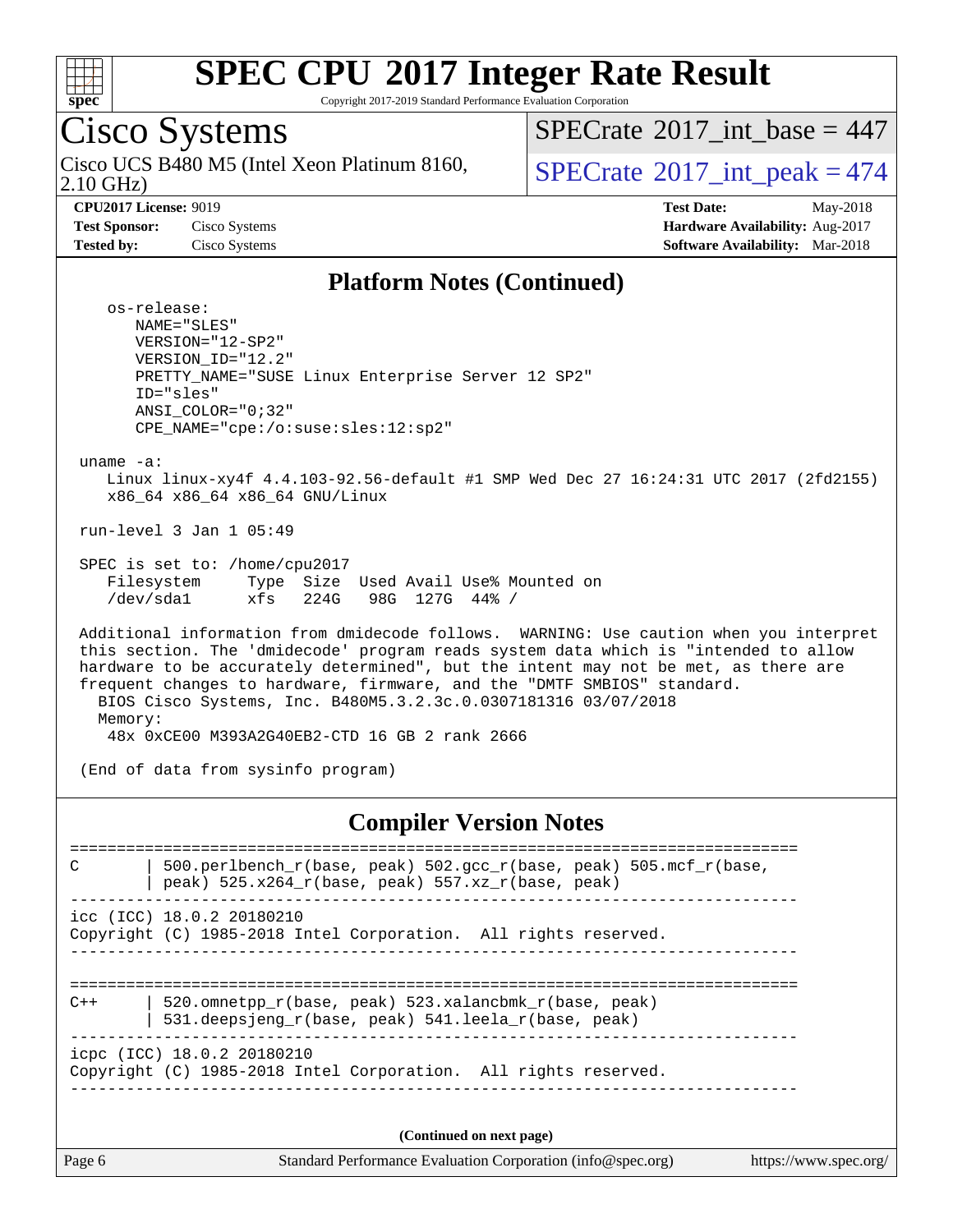

Copyright 2017-2019 Standard Performance Evaluation Corporation

### Cisco Systems

2.10 GHz) Cisco UCS B480 M5 (Intel Xeon Platinum 8160,  $\vert$  [SPECrate](http://www.spec.org/auto/cpu2017/Docs/result-fields.html#SPECrate2017intpeak) <sup>®</sup>[2017\\_int\\_peak = 4](http://www.spec.org/auto/cpu2017/Docs/result-fields.html#SPECrate2017intpeak)74

 $SPECTate$ <sup>®</sup>[2017\\_int\\_base =](http://www.spec.org/auto/cpu2017/Docs/result-fields.html#SPECrate2017intbase) 447

**[CPU2017 License:](http://www.spec.org/auto/cpu2017/Docs/result-fields.html#CPU2017License)** 9019 **[Test Date:](http://www.spec.org/auto/cpu2017/Docs/result-fields.html#TestDate)** May-2018 **[Test Sponsor:](http://www.spec.org/auto/cpu2017/Docs/result-fields.html#TestSponsor)** Cisco Systems **[Hardware Availability:](http://www.spec.org/auto/cpu2017/Docs/result-fields.html#HardwareAvailability)** Aug-2017 **[Tested by:](http://www.spec.org/auto/cpu2017/Docs/result-fields.html#Testedby)** Cisco Systems **[Software Availability:](http://www.spec.org/auto/cpu2017/Docs/result-fields.html#SoftwareAvailability)** Mar-2018

### **[Compiler Version Notes \(Continued\)](http://www.spec.org/auto/cpu2017/Docs/result-fields.html#CompilerVersionNotes)**

============================================================================== Fortran | 548.exchange2\_r(base, peak) ----------------------------------------------------------------------------- ifort (IFORT) 18.0.2 20180210 Copyright (C) 1985-2018 Intel Corporation. All rights reserved. ------------------------------------------------------------------------------

### **[Base Compiler Invocation](http://www.spec.org/auto/cpu2017/Docs/result-fields.html#BaseCompilerInvocation)**

#### [C benchmarks](http://www.spec.org/auto/cpu2017/Docs/result-fields.html#Cbenchmarks): [icc -m64 -std=c11](http://www.spec.org/cpu2017/results/res2018q2/cpu2017-20180529-06357.flags.html#user_CCbase_intel_icc_64bit_c11_33ee0cdaae7deeeab2a9725423ba97205ce30f63b9926c2519791662299b76a0318f32ddfffdc46587804de3178b4f9328c46fa7c2b0cd779d7a61945c91cd35)

[C++ benchmarks:](http://www.spec.org/auto/cpu2017/Docs/result-fields.html#CXXbenchmarks)

[icpc -m64](http://www.spec.org/cpu2017/results/res2018q2/cpu2017-20180529-06357.flags.html#user_CXXbase_intel_icpc_64bit_4ecb2543ae3f1412ef961e0650ca070fec7b7afdcd6ed48761b84423119d1bf6bdf5cad15b44d48e7256388bc77273b966e5eb805aefd121eb22e9299b2ec9d9)

[Fortran benchmarks](http://www.spec.org/auto/cpu2017/Docs/result-fields.html#Fortranbenchmarks): [ifort -m64](http://www.spec.org/cpu2017/results/res2018q2/cpu2017-20180529-06357.flags.html#user_FCbase_intel_ifort_64bit_24f2bb282fbaeffd6157abe4f878425411749daecae9a33200eee2bee2fe76f3b89351d69a8130dd5949958ce389cf37ff59a95e7a40d588e8d3a57e0c3fd751)

### **[Base Portability Flags](http://www.spec.org/auto/cpu2017/Docs/result-fields.html#BasePortabilityFlags)**

 500.perlbench\_r: [-DSPEC\\_LP64](http://www.spec.org/cpu2017/results/res2018q2/cpu2017-20180529-06357.flags.html#b500.perlbench_r_basePORTABILITY_DSPEC_LP64) [-DSPEC\\_LINUX\\_X64](http://www.spec.org/cpu2017/results/res2018q2/cpu2017-20180529-06357.flags.html#b500.perlbench_r_baseCPORTABILITY_DSPEC_LINUX_X64) 502.gcc\_r: [-DSPEC\\_LP64](http://www.spec.org/cpu2017/results/res2018q2/cpu2017-20180529-06357.flags.html#suite_basePORTABILITY502_gcc_r_DSPEC_LP64) 505.mcf\_r: [-DSPEC\\_LP64](http://www.spec.org/cpu2017/results/res2018q2/cpu2017-20180529-06357.flags.html#suite_basePORTABILITY505_mcf_r_DSPEC_LP64) 520.omnetpp\_r: [-DSPEC\\_LP64](http://www.spec.org/cpu2017/results/res2018q2/cpu2017-20180529-06357.flags.html#suite_basePORTABILITY520_omnetpp_r_DSPEC_LP64) 523.xalancbmk\_r: [-DSPEC\\_LP64](http://www.spec.org/cpu2017/results/res2018q2/cpu2017-20180529-06357.flags.html#suite_basePORTABILITY523_xalancbmk_r_DSPEC_LP64) [-DSPEC\\_LINUX](http://www.spec.org/cpu2017/results/res2018q2/cpu2017-20180529-06357.flags.html#b523.xalancbmk_r_baseCXXPORTABILITY_DSPEC_LINUX) 525.x264\_r: [-DSPEC\\_LP64](http://www.spec.org/cpu2017/results/res2018q2/cpu2017-20180529-06357.flags.html#suite_basePORTABILITY525_x264_r_DSPEC_LP64) 531.deepsjeng\_r: [-DSPEC\\_LP64](http://www.spec.org/cpu2017/results/res2018q2/cpu2017-20180529-06357.flags.html#suite_basePORTABILITY531_deepsjeng_r_DSPEC_LP64) 541.leela\_r: [-DSPEC\\_LP64](http://www.spec.org/cpu2017/results/res2018q2/cpu2017-20180529-06357.flags.html#suite_basePORTABILITY541_leela_r_DSPEC_LP64) 548.exchange2\_r: [-DSPEC\\_LP64](http://www.spec.org/cpu2017/results/res2018q2/cpu2017-20180529-06357.flags.html#suite_basePORTABILITY548_exchange2_r_DSPEC_LP64) 557.xz\_r: [-DSPEC\\_LP64](http://www.spec.org/cpu2017/results/res2018q2/cpu2017-20180529-06357.flags.html#suite_basePORTABILITY557_xz_r_DSPEC_LP64)

### **[Base Optimization Flags](http://www.spec.org/auto/cpu2017/Docs/result-fields.html#BaseOptimizationFlags)**

#### [C benchmarks](http://www.spec.org/auto/cpu2017/Docs/result-fields.html#Cbenchmarks):

[-Wl,-z,muldefs](http://www.spec.org/cpu2017/results/res2018q2/cpu2017-20180529-06357.flags.html#user_CCbase_link_force_multiple1_b4cbdb97b34bdee9ceefcfe54f4c8ea74255f0b02a4b23e853cdb0e18eb4525ac79b5a88067c842dd0ee6996c24547a27a4b99331201badda8798ef8a743f577) [-xCORE-AVX512](http://www.spec.org/cpu2017/results/res2018q2/cpu2017-20180529-06357.flags.html#user_CCbase_f-xCORE-AVX512) [-ipo](http://www.spec.org/cpu2017/results/res2018q2/cpu2017-20180529-06357.flags.html#user_CCbase_f-ipo) [-O3](http://www.spec.org/cpu2017/results/res2018q2/cpu2017-20180529-06357.flags.html#user_CCbase_f-O3) [-no-prec-div](http://www.spec.org/cpu2017/results/res2018q2/cpu2017-20180529-06357.flags.html#user_CCbase_f-no-prec-div) [-qopt-mem-layout-trans=3](http://www.spec.org/cpu2017/results/res2018q2/cpu2017-20180529-06357.flags.html#user_CCbase_f-qopt-mem-layout-trans_de80db37974c74b1f0e20d883f0b675c88c3b01e9d123adea9b28688d64333345fb62bc4a798493513fdb68f60282f9a726aa07f478b2f7113531aecce732043) [-L/home/cpu2017/je5.0.1-64/](http://www.spec.org/cpu2017/results/res2018q2/cpu2017-20180529-06357.flags.html#user_CCbase_jemalloc_link_path64_8e927a5f1bdac0405e66c637541874330e08086b5e62a1d024bcf3497e3c64fd173c8afb7d1730d51f6da781ef4c439bdab468bb8364cf71435e0c609fac500c) [-ljemalloc](http://www.spec.org/cpu2017/results/res2018q2/cpu2017-20180529-06357.flags.html#user_CCbase_jemalloc_link_lib_d1249b907c500fa1c0672f44f562e3d0f79738ae9e3c4a9c376d49f265a04b9c99b167ecedbf6711b3085be911c67ff61f150a17b3472be731631ba4d0471706)

#### [C++ benchmarks:](http://www.spec.org/auto/cpu2017/Docs/result-fields.html#CXXbenchmarks)

[-Wl,-z,muldefs](http://www.spec.org/cpu2017/results/res2018q2/cpu2017-20180529-06357.flags.html#user_CXXbase_link_force_multiple1_b4cbdb97b34bdee9ceefcfe54f4c8ea74255f0b02a4b23e853cdb0e18eb4525ac79b5a88067c842dd0ee6996c24547a27a4b99331201badda8798ef8a743f577) [-xCORE-AVX512](http://www.spec.org/cpu2017/results/res2018q2/cpu2017-20180529-06357.flags.html#user_CXXbase_f-xCORE-AVX512) [-ipo](http://www.spec.org/cpu2017/results/res2018q2/cpu2017-20180529-06357.flags.html#user_CXXbase_f-ipo) [-O3](http://www.spec.org/cpu2017/results/res2018q2/cpu2017-20180529-06357.flags.html#user_CXXbase_f-O3) [-no-prec-div](http://www.spec.org/cpu2017/results/res2018q2/cpu2017-20180529-06357.flags.html#user_CXXbase_f-no-prec-div) [-qopt-mem-layout-trans=3](http://www.spec.org/cpu2017/results/res2018q2/cpu2017-20180529-06357.flags.html#user_CXXbase_f-qopt-mem-layout-trans_de80db37974c74b1f0e20d883f0b675c88c3b01e9d123adea9b28688d64333345fb62bc4a798493513fdb68f60282f9a726aa07f478b2f7113531aecce732043) [-L/home/cpu2017/je5.0.1-64/](http://www.spec.org/cpu2017/results/res2018q2/cpu2017-20180529-06357.flags.html#user_CXXbase_jemalloc_link_path64_8e927a5f1bdac0405e66c637541874330e08086b5e62a1d024bcf3497e3c64fd173c8afb7d1730d51f6da781ef4c439bdab468bb8364cf71435e0c609fac500c) [-ljemalloc](http://www.spec.org/cpu2017/results/res2018q2/cpu2017-20180529-06357.flags.html#user_CXXbase_jemalloc_link_lib_d1249b907c500fa1c0672f44f562e3d0f79738ae9e3c4a9c376d49f265a04b9c99b167ecedbf6711b3085be911c67ff61f150a17b3472be731631ba4d0471706)

**(Continued on next page)**

| age i |  |
|-------|--|
|-------|--|

Page 7 Standard Performance Evaluation Corporation [\(info@spec.org\)](mailto:info@spec.org) <https://www.spec.org/>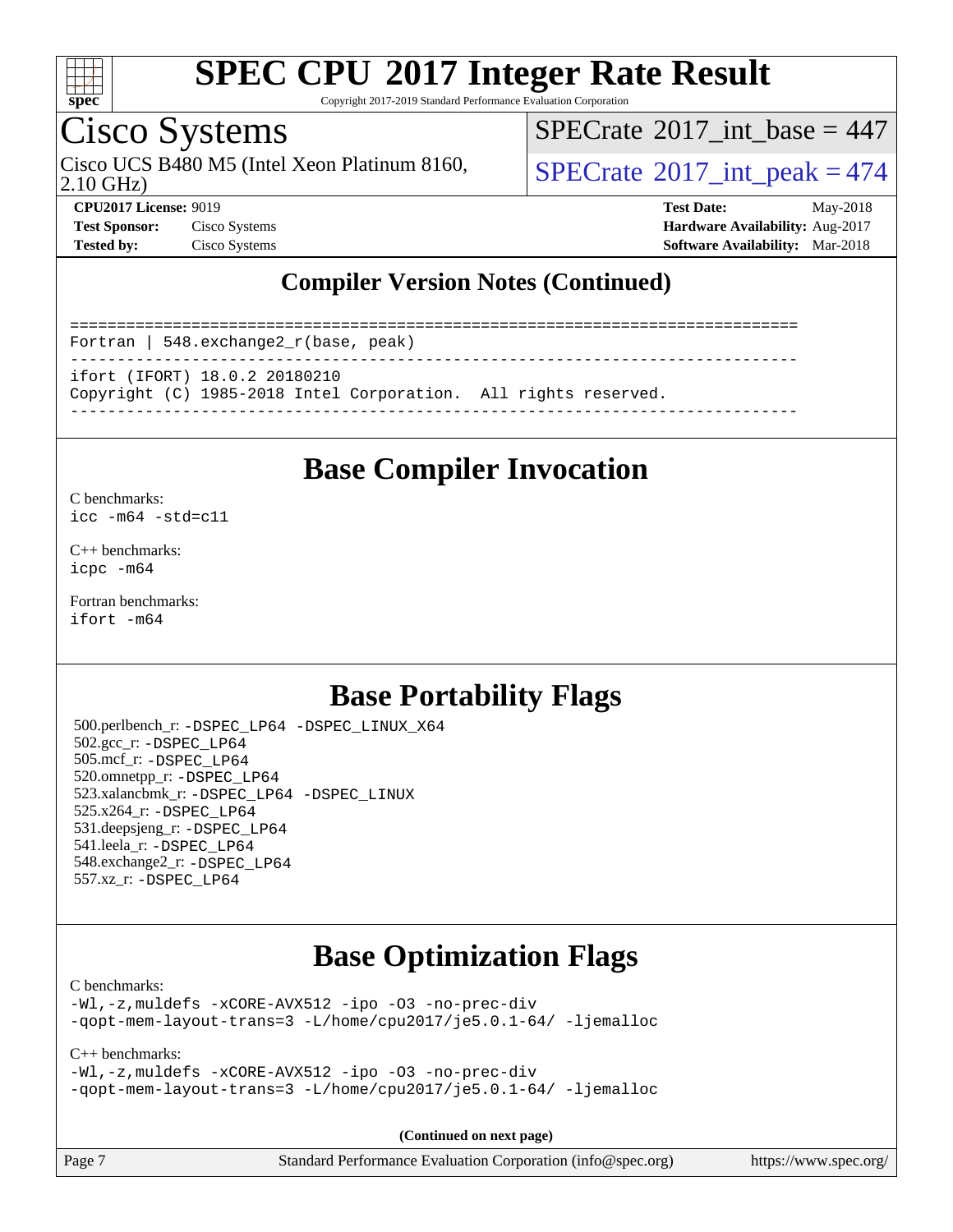

Copyright 2017-2019 Standard Performance Evaluation Corporation

### Cisco Systems

2.10 GHz) Cisco UCS B480 M5 (Intel Xeon Platinum 8160,  $\vert$ [SPECrate](http://www.spec.org/auto/cpu2017/Docs/result-fields.html#SPECrate2017intpeak)®[2017\\_int\\_peak = 4](http://www.spec.org/auto/cpu2017/Docs/result-fields.html#SPECrate2017intpeak)74

 $SPECrate$ <sup>®</sup>[2017\\_int\\_base =](http://www.spec.org/auto/cpu2017/Docs/result-fields.html#SPECrate2017intbase) 447

**[Tested by:](http://www.spec.org/auto/cpu2017/Docs/result-fields.html#Testedby)** Cisco Systems **[Software Availability:](http://www.spec.org/auto/cpu2017/Docs/result-fields.html#SoftwareAvailability)** Mar-2018

**[CPU2017 License:](http://www.spec.org/auto/cpu2017/Docs/result-fields.html#CPU2017License)** 9019 **[Test Date:](http://www.spec.org/auto/cpu2017/Docs/result-fields.html#TestDate)** May-2018 **[Test Sponsor:](http://www.spec.org/auto/cpu2017/Docs/result-fields.html#TestSponsor)** Cisco Systems **Cisco Systems [Hardware Availability:](http://www.spec.org/auto/cpu2017/Docs/result-fields.html#HardwareAvailability)** Aug-2017

## **[Base Optimization Flags \(Continued\)](http://www.spec.org/auto/cpu2017/Docs/result-fields.html#BaseOptimizationFlags)**

[Fortran benchmarks](http://www.spec.org/auto/cpu2017/Docs/result-fields.html#Fortranbenchmarks):

[-Wl,-z,muldefs](http://www.spec.org/cpu2017/results/res2018q2/cpu2017-20180529-06357.flags.html#user_FCbase_link_force_multiple1_b4cbdb97b34bdee9ceefcfe54f4c8ea74255f0b02a4b23e853cdb0e18eb4525ac79b5a88067c842dd0ee6996c24547a27a4b99331201badda8798ef8a743f577) [-xCORE-AVX512](http://www.spec.org/cpu2017/results/res2018q2/cpu2017-20180529-06357.flags.html#user_FCbase_f-xCORE-AVX512) [-ipo](http://www.spec.org/cpu2017/results/res2018q2/cpu2017-20180529-06357.flags.html#user_FCbase_f-ipo) [-O3](http://www.spec.org/cpu2017/results/res2018q2/cpu2017-20180529-06357.flags.html#user_FCbase_f-O3) [-no-prec-div](http://www.spec.org/cpu2017/results/res2018q2/cpu2017-20180529-06357.flags.html#user_FCbase_f-no-prec-div) [-qopt-mem-layout-trans=3](http://www.spec.org/cpu2017/results/res2018q2/cpu2017-20180529-06357.flags.html#user_FCbase_f-qopt-mem-layout-trans_de80db37974c74b1f0e20d883f0b675c88c3b01e9d123adea9b28688d64333345fb62bc4a798493513fdb68f60282f9a726aa07f478b2f7113531aecce732043) [-nostandard-realloc-lhs](http://www.spec.org/cpu2017/results/res2018q2/cpu2017-20180529-06357.flags.html#user_FCbase_f_2003_std_realloc_82b4557e90729c0f113870c07e44d33d6f5a304b4f63d4c15d2d0f1fab99f5daaed73bdb9275d9ae411527f28b936061aa8b9c8f2d63842963b95c9dd6426b8a) [-align array32byte](http://www.spec.org/cpu2017/results/res2018q2/cpu2017-20180529-06357.flags.html#user_FCbase_align_array32byte_b982fe038af199962ba9a80c053b8342c548c85b40b8e86eb3cc33dee0d7986a4af373ac2d51c3f7cf710a18d62fdce2948f201cd044323541f22fc0fffc51b6) [-L/home/cpu2017/je5.0.1-64/](http://www.spec.org/cpu2017/results/res2018q2/cpu2017-20180529-06357.flags.html#user_FCbase_jemalloc_link_path64_8e927a5f1bdac0405e66c637541874330e08086b5e62a1d024bcf3497e3c64fd173c8afb7d1730d51f6da781ef4c439bdab468bb8364cf71435e0c609fac500c) [-ljemalloc](http://www.spec.org/cpu2017/results/res2018q2/cpu2017-20180529-06357.flags.html#user_FCbase_jemalloc_link_lib_d1249b907c500fa1c0672f44f562e3d0f79738ae9e3c4a9c376d49f265a04b9c99b167ecedbf6711b3085be911c67ff61f150a17b3472be731631ba4d0471706)

**[Peak Compiler Invocation](http://www.spec.org/auto/cpu2017/Docs/result-fields.html#PeakCompilerInvocation)**

[C benchmarks \(except as noted below\)](http://www.spec.org/auto/cpu2017/Docs/result-fields.html#Cbenchmarksexceptasnotedbelow): [icc -m64 -std=c11](http://www.spec.org/cpu2017/results/res2018q2/cpu2017-20180529-06357.flags.html#user_CCpeak_intel_icc_64bit_c11_33ee0cdaae7deeeab2a9725423ba97205ce30f63b9926c2519791662299b76a0318f32ddfffdc46587804de3178b4f9328c46fa7c2b0cd779d7a61945c91cd35)

502.gcc\_r: [icc -m32 -std=c11 -L/opt/intel/compilers\\_and\\_libraries\\_2018/linux/lib/ia32](http://www.spec.org/cpu2017/results/res2018q2/cpu2017-20180529-06357.flags.html#user_peakCCLD502_gcc_r_intel_icc_2aadaa14f62c0e1495cde6f74ba3d875dfbad9f2fd73ceb1e5b66a7d4b19dc13cfe8615ba85624bf35f0c003544b7d55013bf72425d956b559f9a2757f69c910)

[C++ benchmarks \(except as noted below\):](http://www.spec.org/auto/cpu2017/Docs/result-fields.html#CXXbenchmarksexceptasnotedbelow) [icpc -m64](http://www.spec.org/cpu2017/results/res2018q2/cpu2017-20180529-06357.flags.html#user_CXXpeak_intel_icpc_64bit_4ecb2543ae3f1412ef961e0650ca070fec7b7afdcd6ed48761b84423119d1bf6bdf5cad15b44d48e7256388bc77273b966e5eb805aefd121eb22e9299b2ec9d9)

523.xalancbmk\_r: [icpc -m32 -L/opt/intel/compilers\\_and\\_libraries\\_2018/linux/lib/ia32](http://www.spec.org/cpu2017/results/res2018q2/cpu2017-20180529-06357.flags.html#user_peakCXXLD523_xalancbmk_r_intel_icpc_49b8c4a2e52517df5e44233d8730ac3dfca5acbb5ef11df3347e50260a55109134bcb7fd2e543798dfd93e66566a4e08776ad3f7d40a4ff4276870c090f61f0e)

[Fortran benchmarks](http://www.spec.org/auto/cpu2017/Docs/result-fields.html#Fortranbenchmarks): [ifort -m64](http://www.spec.org/cpu2017/results/res2018q2/cpu2017-20180529-06357.flags.html#user_FCpeak_intel_ifort_64bit_24f2bb282fbaeffd6157abe4f878425411749daecae9a33200eee2bee2fe76f3b89351d69a8130dd5949958ce389cf37ff59a95e7a40d588e8d3a57e0c3fd751)

### **[Peak Portability Flags](http://www.spec.org/auto/cpu2017/Docs/result-fields.html#PeakPortabilityFlags)**

 500.perlbench\_r: [-DSPEC\\_LP64](http://www.spec.org/cpu2017/results/res2018q2/cpu2017-20180529-06357.flags.html#b500.perlbench_r_peakPORTABILITY_DSPEC_LP64) [-DSPEC\\_LINUX\\_X64](http://www.spec.org/cpu2017/results/res2018q2/cpu2017-20180529-06357.flags.html#b500.perlbench_r_peakCPORTABILITY_DSPEC_LINUX_X64) 502.gcc\_r: [-D\\_FILE\\_OFFSET\\_BITS=64](http://www.spec.org/cpu2017/results/res2018q2/cpu2017-20180529-06357.flags.html#user_peakPORTABILITY502_gcc_r_file_offset_bits_64_5ae949a99b284ddf4e95728d47cb0843d81b2eb0e18bdfe74bbf0f61d0b064f4bda2f10ea5eb90e1dcab0e84dbc592acfc5018bc955c18609f94ddb8d550002c) 505.mcf\_r: [-DSPEC\\_LP64](http://www.spec.org/cpu2017/results/res2018q2/cpu2017-20180529-06357.flags.html#suite_peakPORTABILITY505_mcf_r_DSPEC_LP64) 520.omnetpp\_r: [-DSPEC\\_LP64](http://www.spec.org/cpu2017/results/res2018q2/cpu2017-20180529-06357.flags.html#suite_peakPORTABILITY520_omnetpp_r_DSPEC_LP64) 523.xalancbmk\_r: [-D\\_FILE\\_OFFSET\\_BITS=64](http://www.spec.org/cpu2017/results/res2018q2/cpu2017-20180529-06357.flags.html#user_peakPORTABILITY523_xalancbmk_r_file_offset_bits_64_5ae949a99b284ddf4e95728d47cb0843d81b2eb0e18bdfe74bbf0f61d0b064f4bda2f10ea5eb90e1dcab0e84dbc592acfc5018bc955c18609f94ddb8d550002c) [-DSPEC\\_LINUX](http://www.spec.org/cpu2017/results/res2018q2/cpu2017-20180529-06357.flags.html#b523.xalancbmk_r_peakCXXPORTABILITY_DSPEC_LINUX) 525.x264\_r: [-DSPEC\\_LP64](http://www.spec.org/cpu2017/results/res2018q2/cpu2017-20180529-06357.flags.html#suite_peakPORTABILITY525_x264_r_DSPEC_LP64) 531.deepsjeng\_r: [-DSPEC\\_LP64](http://www.spec.org/cpu2017/results/res2018q2/cpu2017-20180529-06357.flags.html#suite_peakPORTABILITY531_deepsjeng_r_DSPEC_LP64) 541.leela\_r: [-DSPEC\\_LP64](http://www.spec.org/cpu2017/results/res2018q2/cpu2017-20180529-06357.flags.html#suite_peakPORTABILITY541_leela_r_DSPEC_LP64) 548.exchange2\_r: [-DSPEC\\_LP64](http://www.spec.org/cpu2017/results/res2018q2/cpu2017-20180529-06357.flags.html#suite_peakPORTABILITY548_exchange2_r_DSPEC_LP64) 557.xz\_r: [-DSPEC\\_LP64](http://www.spec.org/cpu2017/results/res2018q2/cpu2017-20180529-06357.flags.html#suite_peakPORTABILITY557_xz_r_DSPEC_LP64)

## **[Peak Optimization Flags](http://www.spec.org/auto/cpu2017/Docs/result-fields.html#PeakOptimizationFlags)**

[C benchmarks](http://www.spec.org/auto/cpu2017/Docs/result-fields.html#Cbenchmarks):

**(Continued on next page)**

Page 8 Standard Performance Evaluation Corporation [\(info@spec.org\)](mailto:info@spec.org) <https://www.spec.org/>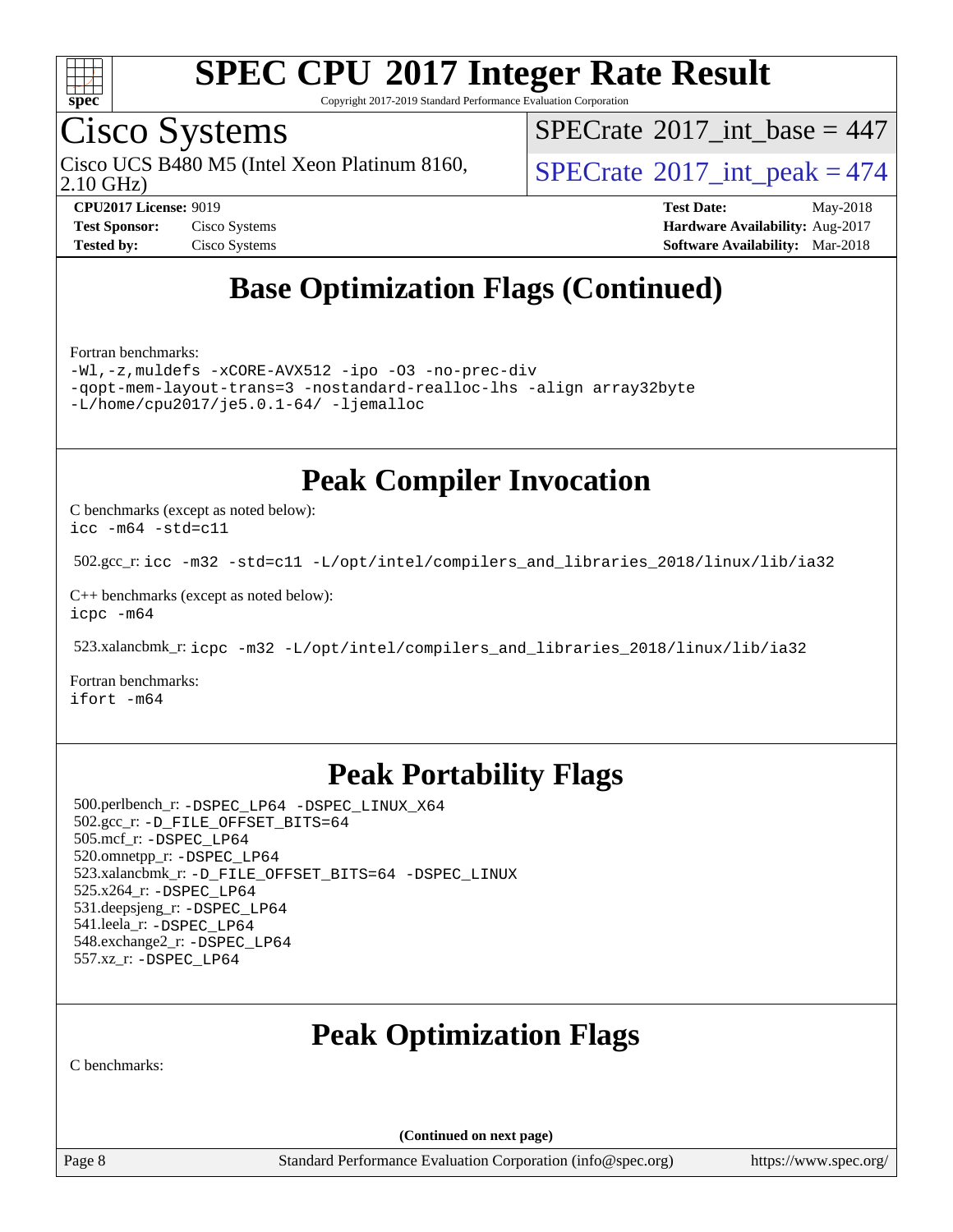

Copyright 2017-2019 Standard Performance Evaluation Corporation

## Cisco Systems

2.10 GHz) Cisco UCS B480 M5 (Intel Xeon Platinum 8160,  $\vert$  [SPECrate](http://www.spec.org/auto/cpu2017/Docs/result-fields.html#SPECrate2017intpeak)<sup>®</sup>[2017\\_int\\_peak = 4](http://www.spec.org/auto/cpu2017/Docs/result-fields.html#SPECrate2017intpeak)74

 $SPECrate$ <sup>®</sup>[2017\\_int\\_base =](http://www.spec.org/auto/cpu2017/Docs/result-fields.html#SPECrate2017intbase) 447

| <b>Test Sponsor:</b> | Cisco Systems |
|----------------------|---------------|
| <b>Tested by:</b>    | Cisco Systems |

**[CPU2017 License:](http://www.spec.org/auto/cpu2017/Docs/result-fields.html#CPU2017License)** 9019 **[Test Date:](http://www.spec.org/auto/cpu2017/Docs/result-fields.html#TestDate)** May-2018 **[Hardware Availability:](http://www.spec.org/auto/cpu2017/Docs/result-fields.html#HardwareAvailability)** Aug-2017 **[Software Availability:](http://www.spec.org/auto/cpu2017/Docs/result-fields.html#SoftwareAvailability)** Mar-2018

### **[Peak Optimization Flags \(Continued\)](http://www.spec.org/auto/cpu2017/Docs/result-fields.html#PeakOptimizationFlags)**

```
 500.perlbench_r: -Wl,-z,muldefs -prof-gen(pass 1) -prof-use(pass 2) -ipo
-xCORE-AVX512 -O3 -no-prec-div -qopt-mem-layout-trans=3
-fno-strict-overflow -L/home/cpu2017/je5.0.1-64/
-ljemalloc
 502.gcc_r: -Wl,-z,muldefs -prof-gen(pass 1) -prof-use(pass 2) -ipo
-xCORE-AVX512 -O3 -no-prec-div -qopt-mem-layout-trans=3
-L/home/cpu2017/je5.0.1-32/ -ljemalloc
 505.mcf_r: -Wl,-z,muldefs -xCORE-AVX512 -ipo -O3 -no-prec-div
-qopt-mem-layout-trans=3 -L/home/cpu2017/je5.0.1-64/
-ljemalloc
 525.x264_r: -Wl,-z,muldefs -xCORE-AVX512 -ipo -O3 -no-prec-div
-qopt-mem-layout-trans=3 -fno-alias
-L/home/cpu2017/je5.0.1-64/-ljemalloc 557.xz_r: Same as 505.mcf_r
C++ benchmarks: 
 520.omnetpp_r: -Wl,-z,muldefs -prof-gen(pass 1) -prof-use(pass 2) -ipo
-xCORE-AVX512 -O3 -no-prec-div -qopt-mem-layout-trans=3
-ljemalloc 523.xalancbmk_r: -Wl,-z,muldefs -prof-gen(pass 1) -prof-use(pass 2) -ipo
-xCORE-AVX512 -O3 -no-prec-div -qopt-mem-layout-trans=3
-L/home/cpu2017/je5.0.1-32/ -ljemalloc
 531.deepsjeng_r: Same as 520.omnetpp_r
 541.leela_r: Same as 520.omnetpp_r
Fortran benchmarks: 
-Wl,-z,muldefs -xCORE-AVX512 -ipo -O3 -no-prec-div
-qopt-mem-layout-trans=3 -nostandard-realloc-lhs -align array32byte
-L/home/cpu2017/je5.0.1-64/ -ljemalloc
                      The flags files that were used to format this result can be browsed at
```
<http://www.spec.org/cpu2017/flags/Intel-ic18.0-official-linux64.2018-06-13.html> <http://www.spec.org/cpu2017/flags/Cisco-Platform-Settings-V1.2-revH.html>

[You can also download the XML flags sources by saving the following links:](tmsearch)

<http://www.spec.org/cpu2017/flags/Intel-ic18.0-official-linux64.2018-06-13.xml> <http://www.spec.org/cpu2017/flags/Cisco-Platform-Settings-V1.2-revH.xml>